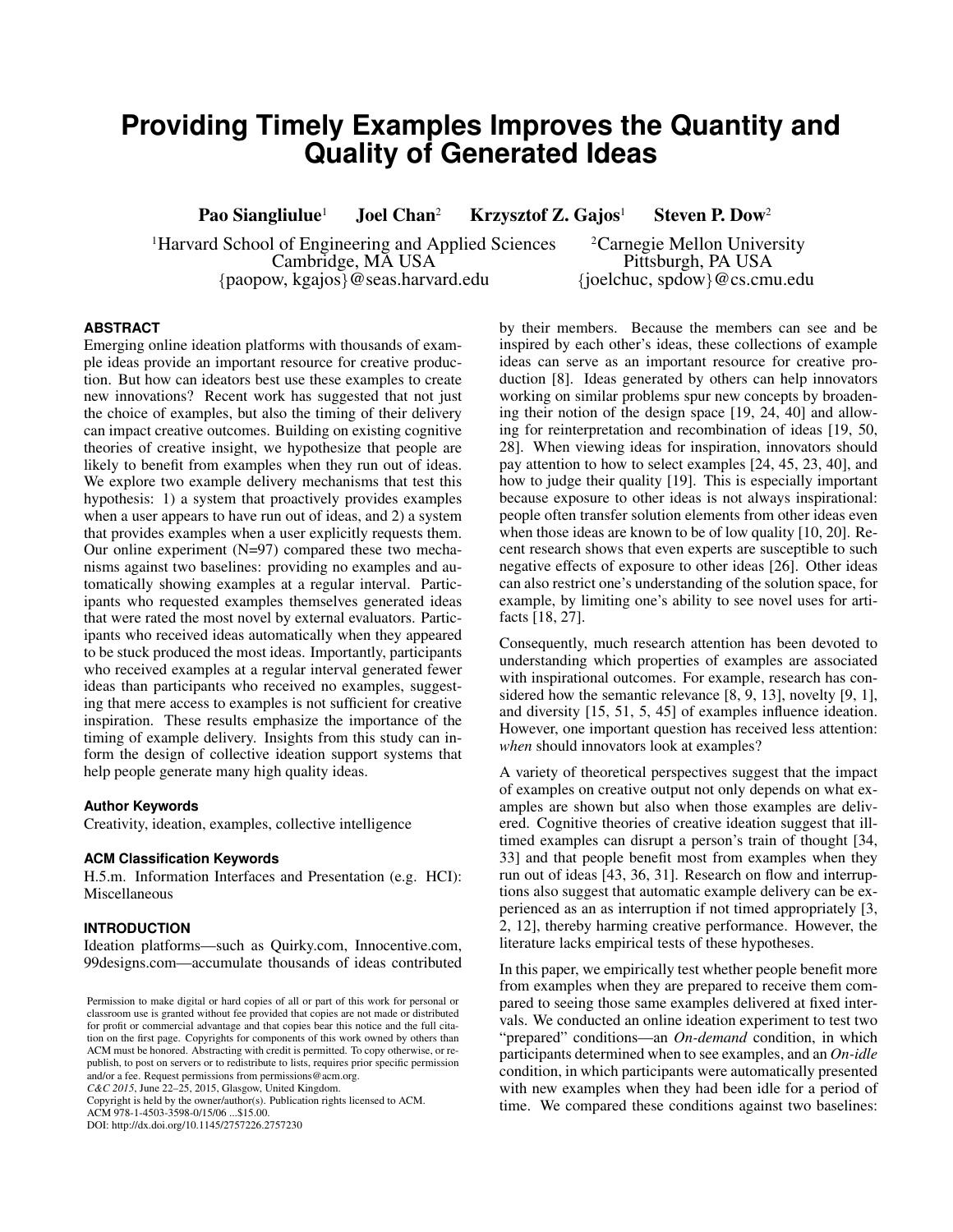a condition where no examples were provided (*None*) and a condition where the examples were provided at a regular interval (*On-interval*). The baseline conditions let us distinguish the effect of access to examples *per se* from the effect of timing of the delivery of examples.

Our results show that both prepared conditions outperform the baseline conditions, but in different ways. Participants who received examples on demand produced ideas that were deemed significantly more novel by evaluators compared to participants who did not receive any examples and to participants who received examples when idle. Meanwhile, participants who received examples automatically whenever they were idle produced a larger quantity of ideas than participants in other conditions, with no significant difference in novelty compared to ideas generated by participants in either of the baseline conditions. Finally, a follow-up content analysis of the participants' ideas showed that participants who received examples on demand used examples more (i.e., borrowed/adapted more solution elements) compared to participants who received examples when idle. These results confirm that the timing of example delivery can determine the impact of examples on creative output. From a system designer's perspective, our results suggest that, instead of giving people examples in an ad hoc way, the examples should be presented at the right moment when the user is ready to make use of those examples.

# **RELATED WORK**

Kulkarni et al. [\[22\]](#page-8-15) examined how the timing of examples affect creative output and concluded that early or repeated rather than late—exposure to examples improves the creativity of generated ideas. However, Kulkarni et al. delivered examples at fixed regular intervals. This may not be optimal: intuitively, one might expect that people can be more or less "prepared" to benefit from examples at different points during the ideation process.

Several theories of example use in problem solving and creative idea generation ground the intuition that people benefit more from examples when they are primed and ready. In education, the Preparation for Future Learning perspective [\[42,](#page-9-12) [41\]](#page-9-13) posits that learners get more out of learning resources (e.g., worked examples, lectures) if they first struggle with the concepts before being exposed to those resources. Relatedly, Kapur and colleagues have shown the value of "productive failure," a two-phase instructional strategy where students first engage in generation activities (e.g., attempting to solve problems that require knowledge of the target concepts) and then engage in consolidation/instruction, where they are exposed to the target concepts in various ways [\[21\]](#page-8-16). These theories of learning argue that prior problem solving can prepare learners to let go of old knowledge, and prime them to notice important features of target concepts (e.g., what problem they are trying to solve).

According to a theory of idea generation called Search for Ideas in Associative Memory (SIAM) and the subsequent empirical results, example ideas can have both positive effects (cognitive stimulation) and negative effects (cognitive interference) based on when an example is shown [\[34,](#page-9-7) [33\]](#page-9-8). SIAM

assumes two memory systems: long-term memory (permanent with unlimited capacity) and working memory (transient with limited capacity). Long term memory is partitioned into images, which are knowledge structures composed of a core concept and its features. For example, an image can have a core concept "hotel" with features like "has rooms", "has a swimming pool", and "is cheap". When generating ideas, people run a repeated two-stage search process. First, images from long term memory are retrieved and temporarily stored in working memory. Then, in the second stage, the features of the image are used to generate ideas by combining knowledge, forming new associations, or applying them to a new domain. Retrieval of images probabilistically depends on search cues (e.g., features that are active in working memory, previously generated ideas, one's understanding of the problem). An image that is already in working memory is likely to be sampled again. SIAM, therefore, implies that seeing example ideas generally helps activate new images that would not have been accessible otherwise and thus leads to production of novel ideas. However, ill-timed examples can prematurely terminate a person's train of thought, interrupt their thinking, and cause a loss of potentially creative ideas that usually come later in the session [\[34,](#page-9-7) [35,](#page-9-14) [3,](#page-8-12) [2\]](#page-8-13).

The Prepared Mind theory of insight offers additional insights into the optimal timing of example idea presentation. It posits that people can be more or less "prepared" to assimilate problem-relevant stimuli from the environment depending on their cognitive state [\[43,](#page-9-9) [36\]](#page-9-10). The theory predicts specifically that, when problem solving reaches an impasse, people maintain an open goal in memory to solve the problem, and are more motivated and better able to map problemrelevant stimuli that might have been previously ignored (e.g., because it was too semantically distant or difficult to understand/transfer). Indeed, Tseng, et al. [\[46\]](#page-9-15) showed that people benefit more from analogically distant examples (a type of example hypothesized to be beneficial for creative inspiration [\[13\]](#page-8-8)) during a break from problem solving after working on the problem for a significant amount of time compared to seeing the examples before working on the problem. Similarly, Moss, et al. [\[31\]](#page-9-11) showed that people benefited more from hints after leaving a problem in an unsolved state compared to seeing the hints before working on the problem.

The shared intuition behind all of these theories is that optimal timing of example use for creative inspiration should strike a balance between allowing the ideator to queue up their own knowledge and constraints and avoiding cognitive fixation on a certain part of solution space. Therefore we predict that delivering examples *when* people run out of ideas could maximize the inspirational benefit of examples. At that point, the examples can act as external stimuli to activate new knowledge in memory to combine into new ideas. In the next section, we discuss how we might accomplish this timing of examples in an idea generation platform.

# **TIMING OF EXAMPLE DELIVERY**

We explore two mechanisms for delivering examples to innovators when they are prepared to receive them. The first mechanism is to provide examples when people explicitly re-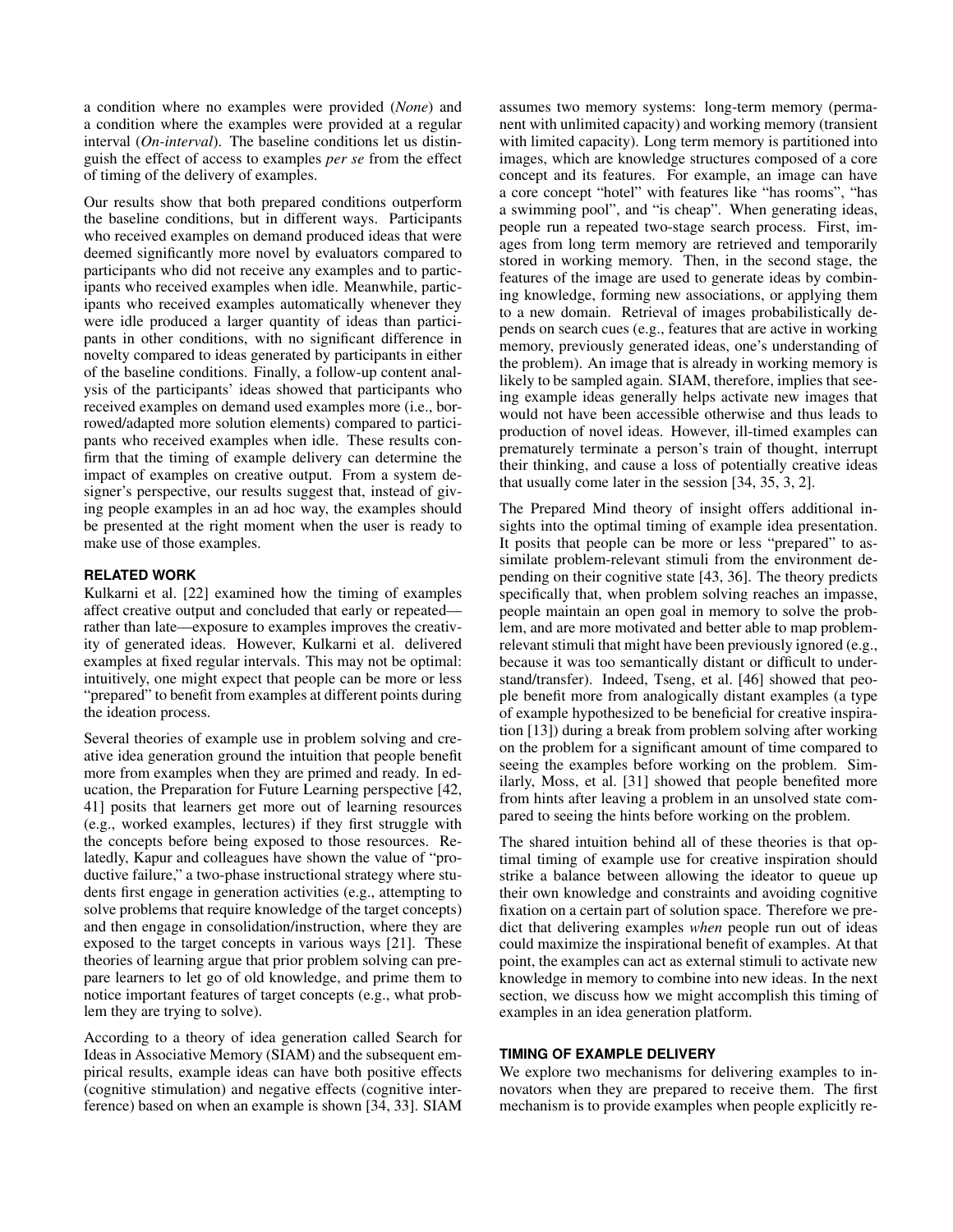

Figure 1. Screenshot of the ideation interface. Participants typed their ideas in the text box. After they submitted an idea, it appeared on the pane on the left. For those in the *On-demand*, *On-idle* and *On-interval* condition, examples were shown in the example grid above the idea entry box. The most recently received examples were shown in a big black box while earlier examples were in a gray box. The "Inspire me" button at the bottom was visible only to participants in the *On-demand* condition.

<span id="page-2-1"></span>quest them (the *On-demand* condition). This approach guarantees that the examples will be provided when people are receptive to new ideas [\[17,](#page-8-17) [43,](#page-9-9) [36,](#page-9-10) [31\]](#page-9-11). However, people might choose suboptimal strategies for requesting examples (e.g., spending too much time looking at inspiration). People might also not be aware that they are stuck in (or biased by) old patterns of thinking [\[29,](#page-9-16) [7,](#page-8-18) [47\]](#page-9-17) and consequently fail to request examples at an opportune time.

The second mechanism automatically provides the examples when people appear to be stuck (the *On-idle* condition). In this paper, we used a simple timeout mechanism: when no activity was detected in the interface for a fixed period of time, the system automatically provided a new set of examples of ideas generated by others. Prior research provides little guidance on how idle time during ideation relates to being in a "stuck" state. Therefore, we conducted a pilot study where we observed three people generating ideas in person. We looked at big time gaps between bursts of successive idea generation. Interviews with participants revealed that during these time gaps, they ran out of ideas on one thread and then started a new train of thought. We observed that these gaps tended to be approximately 30 seconds long. Thus, we decided on a fixed idle interval of 30 seconds for the *On-idle* condition. Analyses of time gaps before example requests in the *On-demand* condition of our main experiment provide further support for this choice of idle interval.

# **EXPERIMENT**

# **Participants**

We recruited 120 participants from Amazon Mechanical Turk<sup>[1](#page-2-0)</sup> (MTurk), an online micro-labor market. Three partic-

ipants did not complete the experiment and were excluded from our analysis.

We limited recruitment to workers who resided in the U.S. and who had completed at least 1,000 HITs with greater than 95% approval rate (to reduce noise from less skilled or motivated workers). Participants were paid \$2.50 for their participation.

# **Task and Procedure**

Each participant completed two idea generation tasks. In the first task, they had 3 minutes to generate as many alternative uses for rubber bands as possible. This was a warmup task designed to familiarize participants with the system and with the example delivery mechanism. We did not include the data from this task in our analysis. In the second task, participants had 15 minutes to generate product ideas for an imaginary technology—a touch-sensitive "fabric display" that could render high resolution images and videos on any fabric through a penny-sized connector. We selected this task because it did not require extensive expertise to generate ideas, but yet was more similar to realistic design tasks than toy problems (e.g., alternative uses for a rubber band).

At the beginning of the experiment, each participant was randomly assigned to one of the four conditions:

- *On-demand*: Participants could request a new set of three examples whenever they wanted until they saw all available examples.
- *On-idle*: Participants were automatically presented with a new set of three examples when they stopped typing for 30 seconds.

<span id="page-2-0"></span><sup>1</sup> http://www.mturk.com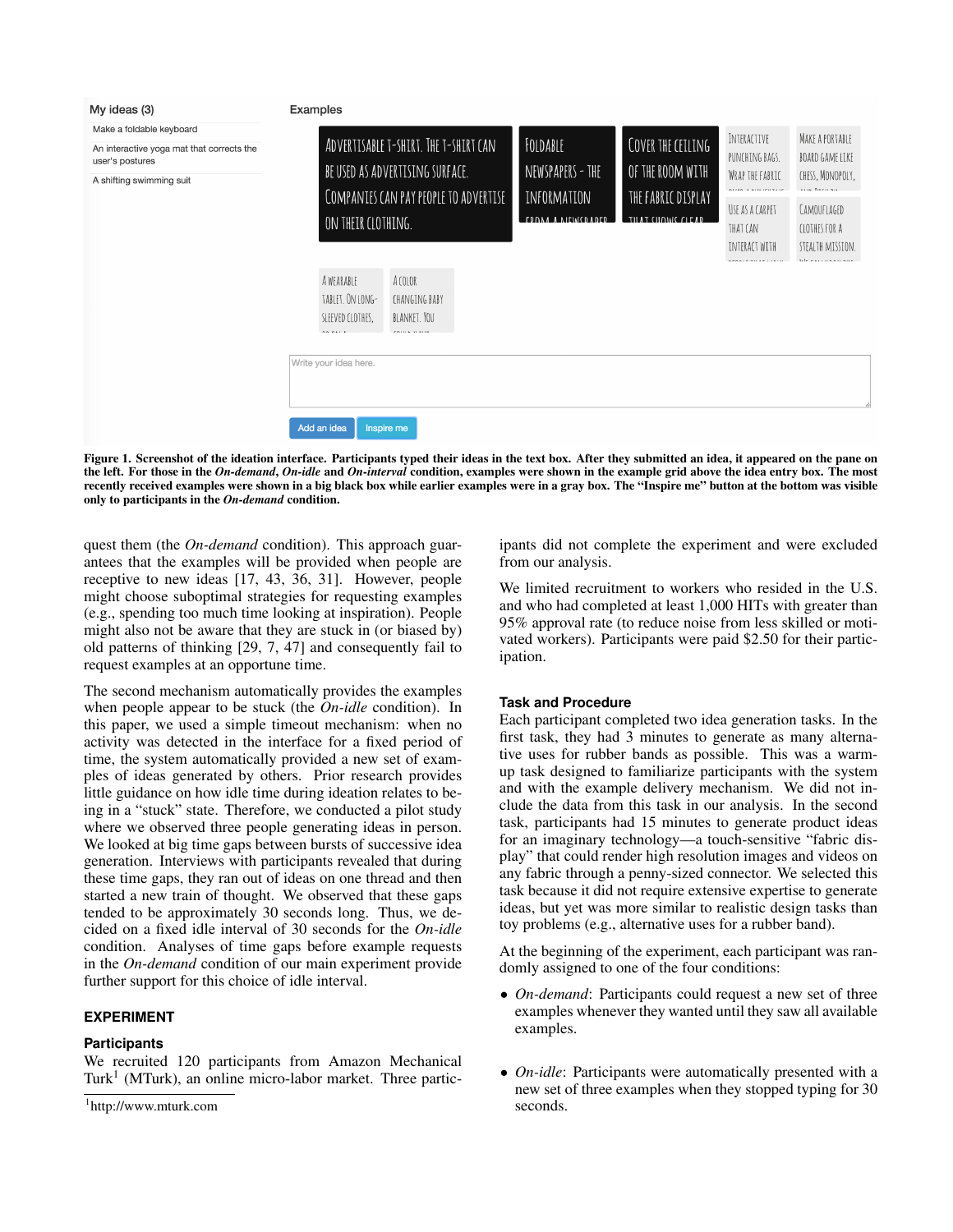- *On-interval*: Participants saw a new set of three examples at the beginning of the task and on regular intervals afterward (every minute for the alternative uses task and every three minutes for the product ideas task).
- *None*: Participants saw no examples while generating ideas.

When new examples appeared, they appeared in a set of three and were shown prominently at the top of the example grid until another set of examples came. Older examples were available throughout the idea generation session, but they were less visually prominent (Figure [1\)](#page-2-1). Before each idea generation session, all participants were informed about how and when they would have an access to a new set of examples. After finishing the second task, participants filled out a survey on their demographic information and their experience during the last idea generation session.

# **Examples**

There were 9 examples available for the alternative uses task and 15 examples for the product ideas task. Examples for the alternative uses task were obtained through an Internet search. Examples for the product ideas task were obtained from a pilot round of idea generation with 12 MTurk workers generating ideas for 15 minutes each. We selected examples as follows. A trained coder (an author) evaluated the 71 potential examples for the alternative uses task and the 60 ideas collected in a pilot study of the product idea tasks. The product ideas were coded with thematic tags like "advertising" and "camouflage." We also assessed the overall quality of each idea (judging both novelty and value). We assembled sets of three ideas that comprised both high quality and diverse theme, as both example quality and diversity have been shown to improve ideation performance [\[37,](#page-9-18) [25,](#page-8-19) [34,](#page-9-7) [45\]](#page-9-3).

# **Dependent Measures And Analysis**

We conducted a between-subjects study with timing of example delivery (*None*, *On-demand*, *On-idle* and *On-interval*) as the sole factor.

We collected three performance measures:

- *Number of nonredundant generated ideas.* Six redundant ideas were removed by the first author. A sample (249 raw ideas by 29 participants) was also evaluated for redundancy by the second author, and the reliability was high,  $\text{ICC}(2,2)$  $= 0.83.$
- *Novelty* of ideas as assessed by other MTurk workers (who were not participants in the ideation study). Previous work has also used MTurk workers to evaluate creativity of ideas (e.g., [\[50\]](#page-9-1)).
- *Value* of ideas as assessed by other MTurk workers. This measure maps onto the dimensions of appropriateness (quality) and feasibility typically used in prior studies of creativity.

To evaluate Novelty and Value, each MTurk judge rated a random sample of 25–30 ideas. The evaluators were asked to read all ideas before rating them on 2 criteria, novelty and value, each on a 7-point likert scale. For novelty, we asked them to "consider how novel, original or surprising the idea is" (1–Not novel; 7–Very novel). For value, we asked them to "consider how useful the product idea is and how practical the idea sounds assuming the 'fabric display' technology is real" (1–Not valuable; 7—Very valuable).

Each of our evaluators rated a different subset of artifacts so calculating the agreement between evaluators is not feasible. However, we have evidence from a prior reliability study that this rating approach yields satisfactory reliability. Using three different types of creative artifacts, we measured how reliability improved as we increased the number of MTurk workers assessing creativity of any one idea. We found that a panel of three raters achieved inter-panel intraclass correlation coefficient (ICC) of 0.432. Most (98.6%) of our ideas in this study were evaluated by at least three evaluators.

To address potential misalignments in absolute means and variances in scores between evaluators, we first normalized each evaluator's scores into z-scores. We then averaged the normalized (z-)scores for each idea across evaluators. A 0 zscore meant that an idea was rated average, negative z-score means that the idea was rated below average on that criterion.

To illustrate, here are examples of ideas with low novelty (z-)scores:

- *"material for a hat"* (-1.88)
- *"games"* (-1.87)

While these are ideas with high novelty scores:

- *"Curtains that make it look like people are home when they are way. as part of a security system"* (1.78)
- *"Neckties If they spill something on it at lunch, they can change the color so it blends in and don't have to worry about anyone noticing the stain."* (1.28)

Here are examples of ideas with low value scores:

- *"A wearable table. On long sleeved clothes."* (-1.83)
- *"A color changing bra that displays your favorite apps."* (-1.60)

While these are ideas with high value scores:

- *"Use as a stealth device for soldiers to get behind enemy lines."* (1.73)
- *"Provide to underfunded schools to replace their expensive projectors in classrooms."* (1.44)

Once they finished generating ideas, participants in the *Ondemand* condition answered survey questions about when and why they requested examples (Table [1\)](#page-4-0).

We also recorded timestamps when ideas got submitted and when participants saw a new set of examples. Using these timestamps, we looked at how much time passed after the latest idea submission before participants requested new examples.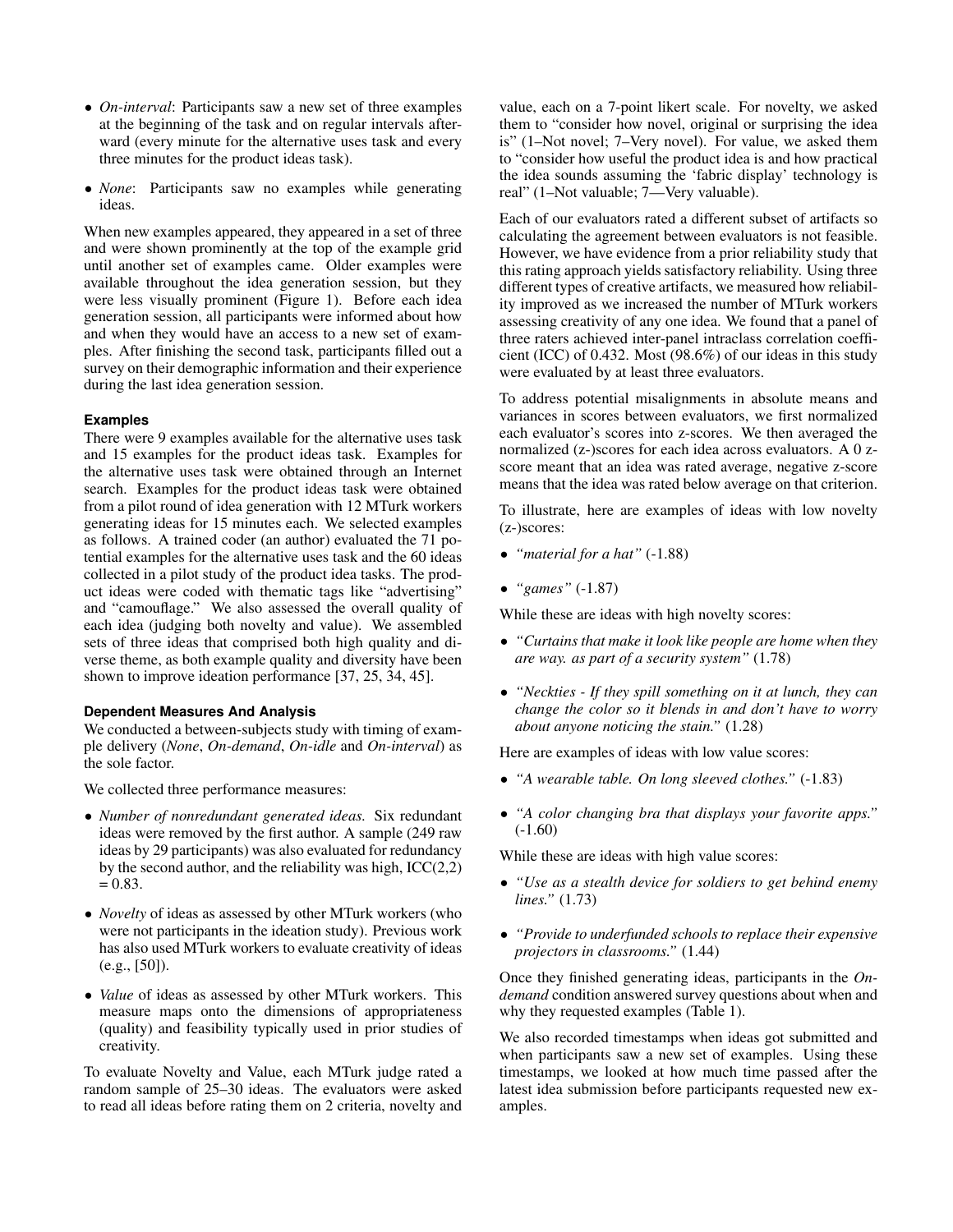#### **Adjustments to the Data**

There were originally 25 participants in the *None* condition, 26 participants in the *On-demand* condition, 31 participants in the *On-idle* condition and 35 participants in the *On-interval* condition. Our random assignment mechanism did not ensure balanced numbers across conditions because some MTurk workers abandoned the tasks when the conditions were already assigned, hindering accurate counting of participants in different conditions.

We filtered out the participants who either never requested examples or requested examples only once because these participants might not have understood that they could request examples or keep requesting examples more than once. This excluded 7 out of 26 participants from the *On-demand* condition. Because evaluating ideas is costly and the numbers of participants were unbalanced, we further randomly subsampled participants in the *On-idle* and the *On-interval* conditions so that similar numbers of participants from each condition would be used in the final analysis.

We ended up with 97 participants: 25 in the *None* condition, 19 participants in the *On-demand* condition, 28 participants in the *On-idle* condition, and 25 participants in the *Oninterval* condition. These participants (along with their 1,149 ideas) constitute the final sample for our analysis.

## **RESULTS**

#### **Providing examples at idle time led to more ideas**

We observed a significant main effect of timing of example delivery on the number of ideas generated by participants  $(F(3, 93)=3.26, p = 0.0249)$ . On Average, participants in the *On-idle* condition generated the most ideas (M=13.8), followed by participants in the *On-demand* condition (M=10.94), the *None* condition (M=10.88) and the *Oninterval* condition (M=8.80) (Figure [2\)](#page-4-1). The pairwise Student's T comparisons show significant difference between participants in the *On-idle* condition and the *On-interval* condition. There was no difference between the other pairs.



<span id="page-4-1"></span>Figure 2. Participants in the *On-idle* condition generated significantly more ideas than participants in the *On-interval* condition. Error bars show standard error.

## **On-demand example requests led to more novel ideas**

We observed a significant main effect of timing of example delivery on the average novelty of ideas (F(3,93)=4.89,  $p = 0.0034$ . The pairwise Student's T comparisons show that participants in the *On-demand* condition (M=0.18) generated ideas that were deemed significantly more novel than those in the *None* condition (M=-0.18) and those in the *Onidle* condition (M=-0.01). The difference between the *Ondemand* condition and the *On-interval* condition (M=0.05) was not significant (Figure [3\)](#page-4-2).

We did not observe any statistically significant differences across conditions for the average value rating of ideas  $(F(3,93)=1.18, p = 0.32).$ 



<span id="page-4-2"></span>Figure 3. The mean novelty z-score for participants in the *On-demand* condition is significantly higher than for those in the *None* and *On-idle* condition. There is no statistically significant difference across conditions for the value scores. Error bars show standard error.

## **FOLLOW-UP ANALYSES**

We conducted two sets of follow-up analyses to address questions raised by the main findings. These analyses focused on understanding why and when participants requested examples, and exploring hypotheses about why the prepared conditions (i.e., the *On-demand* and *On-idle* conditions) had different impacts on participants' creative performance.

# **Why and when did participants request examples?**

Table [1](#page-4-0) summarizes the survey responses of participants in the *On-demand* condition on why and when they requested examples. The responses indicate that participants primarily requested examples when they ran out of ideas. A smaller (but still sizable) proportion of participants appeared to use an alternative strategy where they looked at examples before generating ideas.

|                                            | Participants |
|--------------------------------------------|--------------|
| When did you request examples?             |              |
|                                            | $N(\%)$      |
| When I ran out of ideas.                   | 15(78.95%)   |
| Before I started generating my own ideas.  | 6(31.58%)    |
| In the middle of coming up with new ideas. | 3(15.79%)    |
| When I got bored.                          | 2(10.53%)    |

<span id="page-4-0"></span>Table 1. When did the *On-demand* participants request examples? The majority of participants said in the post-experiment that they requested examples when they ran out of ideas.

On average, participants requested a new set of examples  $31.19$  seconds  $(SD = 44.37s)$  after they submitted their latest ideas (excluding example requests that came before participants submitted their first idea). This average idle time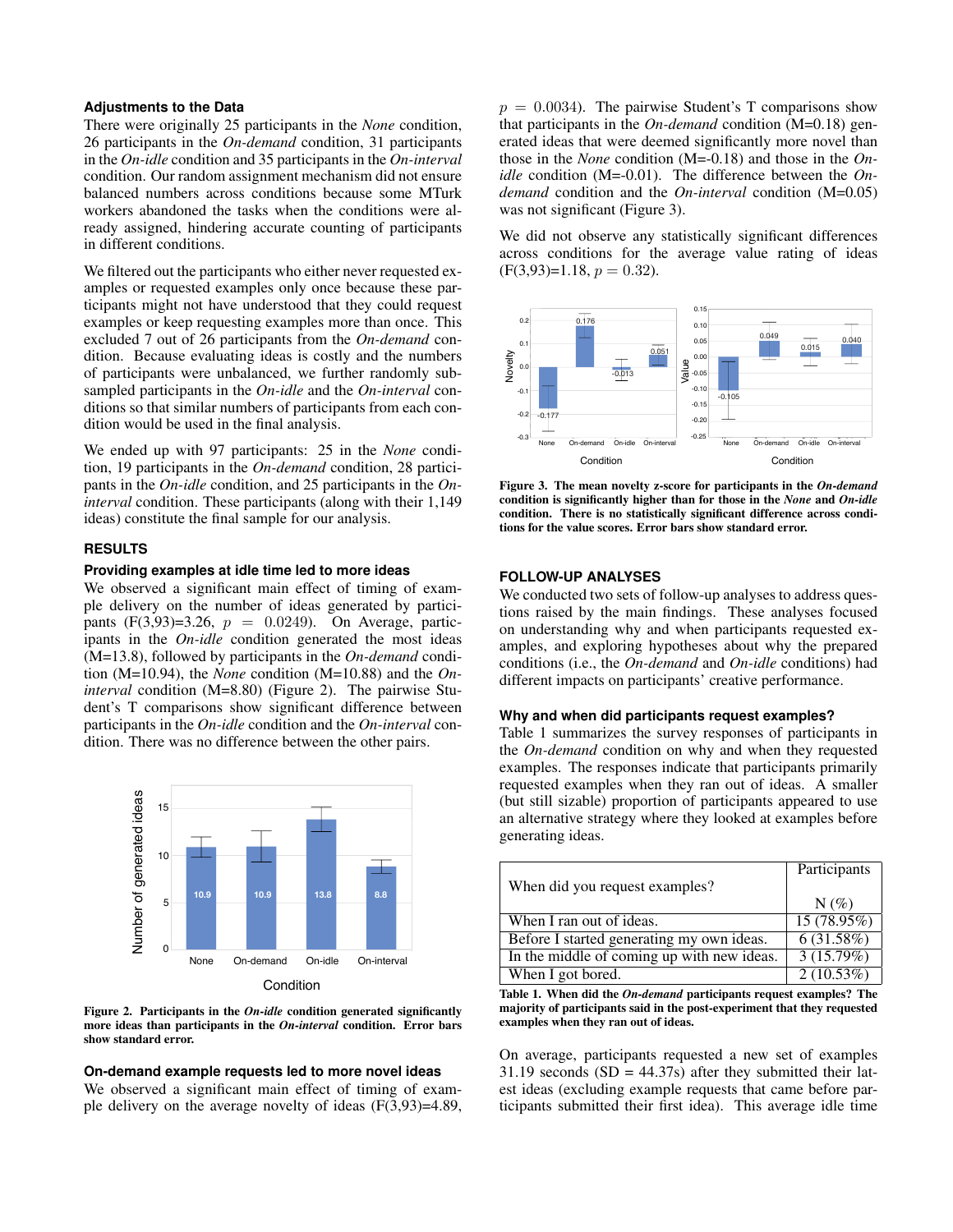suggests that our choice of 30s delay in the *On-idle* condition was reasonable.

However, inspecting these idle time distributions across the session yields a more nuanced picture (Figure [4\)](#page-5-0). First, idle times before requesting examples tend to be shorter earlier in a session: idle times for the first and second example requests tended to be shorter than 30s. Second, there was a considerable amount of variability between participants in terms of idle times: while the mean idle time is close to 30s, participants sometimes waited more than a minute before requesting examples.



<span id="page-5-0"></span>Figure 4. Boxplot of idle time before example request by order of example set in session. The mean time before requesting examples was 31.19 seconds. Participants were idle for shorter amounts of time before requesting first and second example sets than for third, fourth and fifth sets. Participants' idle times also varied considerably, with some participants waiting longer than a minute before requesting examples.

#### **How did participants use examples?**

To better understand the observed differences between the *On-demand* and *On-idle* conditions, we conducted a content analysis of the examples' impact on participants' ideas. We sampled all ideas that participants generated immediately after an example set was seen to compare against their corresponding example sets. We also included the most recent prior idea (generated within 30 seconds or less than the last seen example set) for comparison because it was common for participants to generate successive ideas within the same category or with shared functional features. In some cases, example sets were seen in succession without any ideas generated in between. In these cases, we considered the impact of the last set of examples on the next idea. This sampling procedure yielded 145 example-idea cases: 89 in the *On-idle* condition, and 56 in the *On-demand* condition. Our goal was to identify whether and how examples influenced the ideas participants generated.

The content analysis was conducted by an expert panel comprising the first and second authors. The panel separately analyzed each example-idea case to identify whether the idea appeared to be influenced by any of the examples just seen. The prior idea was included as a comparison point, since features in the idea could have plausibly been transferred/adapted from a prior idea, rather than from one or more of the examples [\[33\]](#page-9-8). We only considered features shared with examples that did not overlap with those of the prior idea. Specifically, we considered two kinds of example influence, following cognitive theories about example use [\[6,](#page-8-20) [4\]](#page-8-21):

- 1. Transfer of *structural features*, where the panel agreed that the idea appeared to contain mechanisms or functions (e.g., interactivity, simulation, tailoring displays to states of a system, sensing user states) also present in one or more of the preceding examples (and absent in the prior idea). For example, the idea *"Safety warnings from public institutions i.e. different colored flags on the highway that reflect Amber Alerts or how safe the roads are (a color co[d]ed system will be in place)."* shares the same mechanism of displaying the state of the systems or environment with *"Stuff animals with emotions. Make stuff animals out of this fabric. They can smile when hugged or make different facial expressions"*.
- 2. Transfer of *surface features*, where the panel agreed that the idea appeared to share application contexts (e.g., use for health/exercise, sports/games, learning/education) and basic features (e.g., positioning on clothing/furniture) also present in one or more preceding examples (and absent in the prior idea). For example, the idea *"To have beating organs on the outside of your clothing"* shares the same domain concept—body organ—with *"Attached with a sensor to detect body heat or heart rate, the fabric can make for clothes that detect if you are stressed out or fatigued. It will display peaceful images in soothing colors when you are stressed out"*.

Structural and surface features were considered separately to examine the possibility that participants in the *On-demand* condition were generating more novel ideas by engaging in far transfer (i.e., transferring structural features but not surface features [\[13\]](#page-8-8)). The panel also took note of the *number* of examples that appeared to have influenced the idea.

The panel was blind to condition throughout the analysis. The panel first identified a list of features considered to be structural and surface. Then, the panel analyzed each exampleidea case in an iterative manner with discussions progressing until resolution was reached. Earlier coded cases were reanalyzed in light of insights gained from later cases.

Out of the 145 example-idea cases, only 4 ideas (from 2 participants from the *on-idle* condition) were identical (or nearly identical) to the given examples. For example, a participant generated idea *"A flag that changes between various nations."* when they saw an example *"A multinational flag. Instead of having more than different flags for different nations, you can save space by having one flag that rotate showing flags of various nations."* We further inspected the ideas of these two participants and found that the copied ideas made up only a small portion of their generated ideas. The panel did not count structural or surface transfers from these copied ideas.

Figure [5](#page-6-0) shows transfer rates for the *On-idle* and *On-demand* conditions (averaged across participants). A simple z-test for a difference in proportions yields a significant coefficient(z=3.82,  $p < .001$ ), indicating that transfer was observed in a statistically higher proportion of cases in the *On-demand*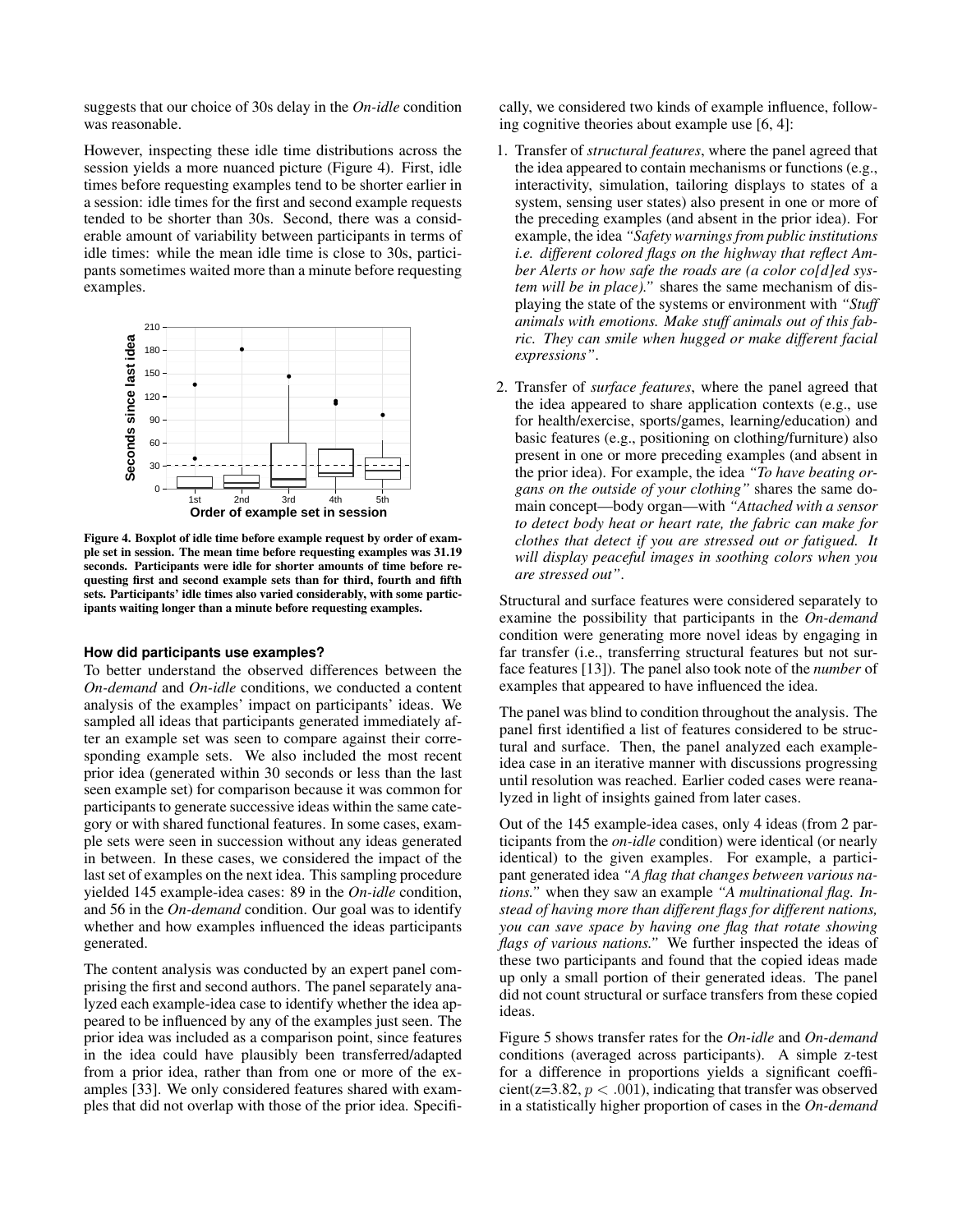condition compared to the *On-idle* condition. This data suggest that participants in the *On-demand* condition used examples more often than participants in the *On-idle* condition.



<span id="page-6-0"></span>to generate new ideas than those in the *On-idle* condition. Figure 5. Participants in the *On-demand* condition used more examples

demand and *On-idle* conditions may be due to quantitative findings suggest that differences in novelty between the *On*to surface transfers was similar for both conditions. These (i.e., more cases of examples actually influencing ideation) cases for both structural  $(z=2.55, p < .05)$  and surface fea-Analysis by type of feature transfer yielded similar results rather than qualitative differences (e.g., more sophisticated t<br>6 th<br>g,<br>g,  $\begin{array}{c} \n\mathbf{p} \cdot \mathbf{s} \\
\mathbf{p} \cdot \mathbf{s} \\
\mathbf{s} \cdot \mathbf{s} \\
\mathbf{s} \cdot \mathbf{s} \\
\mathbf{p} \cdot \mathbf{s} \\
\mathbf{p} \cdot \mathbf{s} \\
\mathbf{p} \cdot \mathbf{s} \\
\mathbf{p} \cdot \mathbf{s} \\
\mathbf{p} \cdot \mathbf{s} \\
\mathbf{p} \cdot \mathbf{s} \\
\mathbf{p} \cdot \mathbf{s} \\
\mathbf{p} \cdot \mathbf{s} \\
\mathbf{p} \cdot \mathbf{s} \\
\mathbf{p} \cdot \mathbf{s} \\
\mathbf{p} \cdot \mathbf{s} \\
\mathbf$ tures ( $z=3.68$ ,  $p < .001$ ). Importantly, the ratio of structural (see Figure [6\)](#page-6-1). Transfer rates were higher for *On-demand* transfer) in how the participants used the examples.  $\begin{array}{c} \text{g} \text{t} \\ \text{h} \text{r} \\ \text{c} \\ \text{s} \end{array}$ **i**<br>**b**<br>e<br>u<br>u<br>in



<span id="page-6-1"></span>Figure 6. Participants in the *On-demand* condition transferred both structural and surface features from examples more often than those in the *On-idle* condition. .

#### **DISCUSSION**

Adding to prior work showing the importance of considering *what* examples to see, our results demonstrate the importance of carefully considering *when* to see examples. Giving participants acces to examples on demand led to the highest ratings for novelty (but did not boost productivity). Automatically presenting examples to participants whenever they were idle also benefited ideation, but only for number (and not novelty/value) of ideas. In contrast, participants who received examples at regular intervals produced the fewest ideas (even fewer than participants who saw no examples at all). We now unpack these findings in more detail and draw out their implications for cognitive theories of creativity and the design of platforms for collaborative inspiration.

#### **Why were on-demand and on-idle effects so different?**

Why were there differences in the novelty of generated ideas between the *On-demand* and the *On-idle* conditions given that both interventions aimed to offer examples to people when they were stuck in a mental rut? One possible explanation may be related to our specific mechanism for automatically inferring when the person was stuck. Delivering examples when a person is idle for 30 seconds might be too simple or we might not have picked the right threshold time to infer the stuck moment. Our follow-up analyses of the idle timing data from the *On-demand* condition showed that the average waiting time was approximately 30 seconds, suggesting that, on average, our choice of idle interval was reasonable. Nevertheless, there was also variability in the wait times, both between participants and within sessions. While we do not believe the pattern of effects of on-idle examples is idiosyncratic to our choice of idle interval, future work exploring more nuanced idle intervals might yield more precise estimates of the size of these effects.

From a theoretical perspective, a more interesting alternative explanation might be that awareness is a key component of a prepared mind: that is, to benefit from inspirational stimuli, being stuck is not enough—you must also know that you are stuck. Theoretically, our results suggest that theories of creative insight inspiration (such as the Prepared Mind theory [\[43,](#page-9-9) [36,](#page-9-10) [31\]](#page-9-11)) should pay more attention to metacognitive factors (e.g., awareness of one's own cognitive states). Practically, interventions designed to increase metacognitive awareness (e.g., mindfulness training) may help people maximize opportunities for inspiration. Future experiments might explore if on-idle inspiration delivery combined with such interventions could match the benefits of on-demand example delivery.

Alternatively, perhaps participants in the *On-idle* condition benefited less from examples because the examples were delivered while they were still productively accessing knowledge within a given category, even if they were not typing into the system. Our example sets were diverse and would probably have required participants to switch categories in order to recombine them into new ideas. SIAM theory [\[34,](#page-9-7) [33\]](#page-9-8) predicts that switching categories requires effort, and can lead to productivity losses. Perhaps *On-idle* inspiration delivery could still be beneficial if the examples were "personalized" (e.g., coherent extensions of a user's current solution path). Such examples could activate other knowledge that is related to currently activated knowledge. Prior work has suggested that deep exploration within a category is an alternative (and often overlooked) pathway to highly creative ideas [\[32,](#page-9-19) [39\]](#page-9-20). Future work could develop novel mechanisms for real-time semantic analysis of participants' solution paths, and conduct experiments to test whether personalized inspiration could further help people benefit from inspirational examples.

Although participants in the *On-idle* condition produced ideas that were rated as slightly less novel than those generated by participants who received examples on demand, they were the most productive. This result suggests that we can prime peo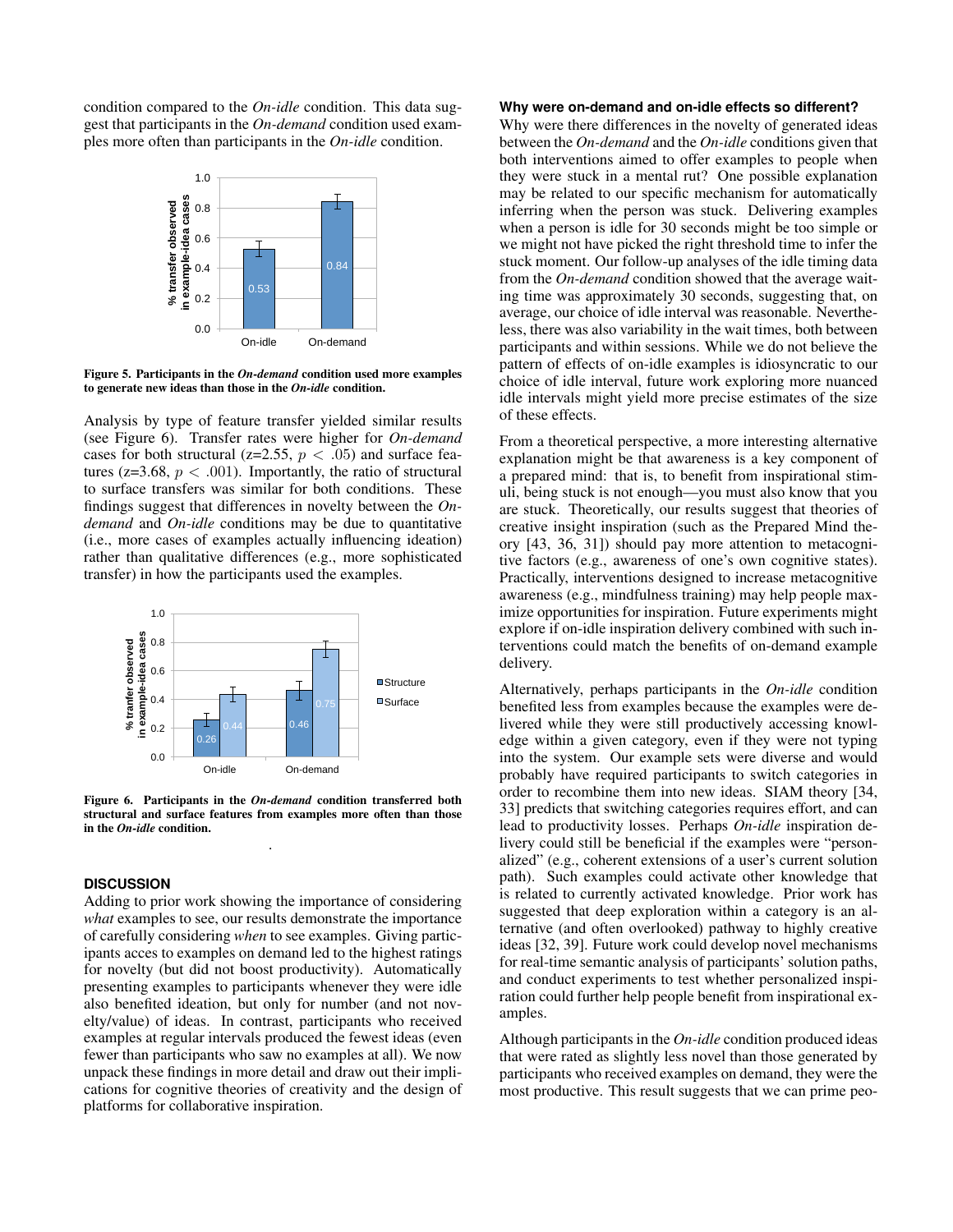ple to produce more ideas by showing them examples when they are idle without sacrificing the novelty or value of generated ideas. This productivity gain might be explained by the fact that new examples were presented to them before they realized that they were stuck, allowing them to pursue a new train of thought sooner instead of wasting time waiting for new ideas. However, the follow-up analysis suggested that participants in the *On-idle* condition did not use examples to guide their ideation as often as the *On-demand* participants. An alternative explanation that is more consistent with the data is that the appearance of a new set of examples signaled to people that their performance was being monitored and thus nudged them to keep on working. Prior work has shown that people increase their rate of idea generation when they know their work is being watched or will later be evaluated [\[48,](#page-9-21) [30,](#page-9-22) [44\]](#page-9-23). However, there is little evidence that this increased productivity also leads to higher quality (or more novel) ideas. Indeed, people often refrain from exploring "wild ideas" if they know or perceive that they are being evaluated for their ideas, a phenomenon known as evaluation apprehension [\[14,](#page-8-22) [11\]](#page-8-23). Future work that explores idea generation systems with automatic example delivery mechanisms should test this alternative explanation, and carefully consider participants' perceptions of automated support when designing such systems.

# **Did examples really help?**

One important question to consider in interpreting the results is whether the examples really helped. For example, did participants in the *on-demand* condition merely copy features from the examples? Our follow-up content analysis suggests that they did indeed use examples to guide their idea generation to a greater extent than the *on-idle* participants: does this mean then that they were not being creative? One thing we can rule out is that participants were simply copying the examples wholesale. In additional follow-up analyses of ideas generated in the *on-idle* and *on-demand* conditions, participants usually generated ideas that shared features with examples instead of simply copying them. Even in rare cases when participants submitted an idea that was almost identical to the examples, subsequent ideas were their own original ideas. We suspect that submitting ideas very similar to examples helped jolt their train of thoughts.

However, ruling out wholesale copying still leaves the question of whether ideas generated by solution transfer can be considered creative. We agree with other authors [\[28,](#page-9-2) [38\]](#page-9-24) that solution transfer *per se* does not mean that the resulting ideas are not creative (or were not produced by a creative process). Cognitive research strongly suggests that all idea generation is inevitably structured by prior knowledge [\[47\]](#page-9-17), and studies of real-world creative behavior underscore the central importance of building on prior knowledge [\[16,](#page-8-24) [19\]](#page-8-1). When this structuring and solution transfer leads to ideas that are novel and valuable, we say that the idea was "inspired by" or "built upon" the example(s) [\[28,](#page-9-2) [19\]](#page-8-1); in contrast, when the results are less desirable, we say that the designer was "fixated" by the examples [\[26,](#page-9-4) [38\]](#page-9-24). Here, the fact that the *on-demand* participants mostly generated more novel ideas (and did not merely copy examples) suggests the former interpretation of the effects of examples is appropriate.

# **Further insights into the potential harm of examples**

Our results also join prior work in highlighting the potential negative effects of examples. Here, we add the insight that at least some of the negative effects of examples may be due to when they are seen. Although participants in the *On-interval* condition generated ideas that were no less novel than those in the *On-demand* condition, they were the least productive (even less productive than people who saw no examples at all). One potential explanation—consistent with the SIAM model—might be that the examples were experienced as interruptions or distractions, rather than inspiration; much prior work has demonstrated that interruptions are detrimental to performance [\[3\]](#page-8-12). Some authors have also suggested that interruptions and distractions can be especially detrimental when one is in a state of heightened focus and concentration on a creative task [\[12\]](#page-8-14). While this effect might be caused by our choice of time interval, this result does demonstrate that it is possible to harm productivity with ill-timed example delivery. More in-depth examination of the effect of different length of time interval could shed some light on whether negative effects of fixed interval example delivery stem from poorly selected time intervals, or whether any fixed interval example delivery is likely to be suboptimal.

# **CONCLUSION**

In this paper we explored the question of how the impact of examples changes depending on when they are seen during ideation. We conducted an online experiment exploring two mechanisms for delivering examples at the right moment: a system that provides examples upon request and a system that proactively provides examples when a user is idle. Our results show that people benefit most from examples when they are prepared for it. Showing examples to people when they have been idle for a period of time helps people come up with more (but not necessarily better) ideas, while showing examples on-demand helps people come up with more novel ideas. In contrast, ill-timed example delivery might harm productivity, leading to fewer ideas.

These findings help support and refine theories of creative inspiration. Future work can explore different variation of time intervals for the *On-idle* and *On-demand* conditions. The length of "stuck" time interval might vary and depend on the stage of idea generation. Our findings also point toward the benefits of personalized examples that would be most helpful to people at a specific point in time. The examples in our experiment were ideas generated by participants from the pilot study or collected from the Internet search by the authors. In more realistic settings, these examples can come from various sources such as a personal collections or existing related public idea repositories where there are thousands of ideas available. Or, if people are generating ideas in groups, these inspirations can be ideas generated by others. Once a system gathers these ideas, it can select which one to show using existing methods to select a set of inspiring examples [\[49,](#page-9-25) [45\]](#page-9-3)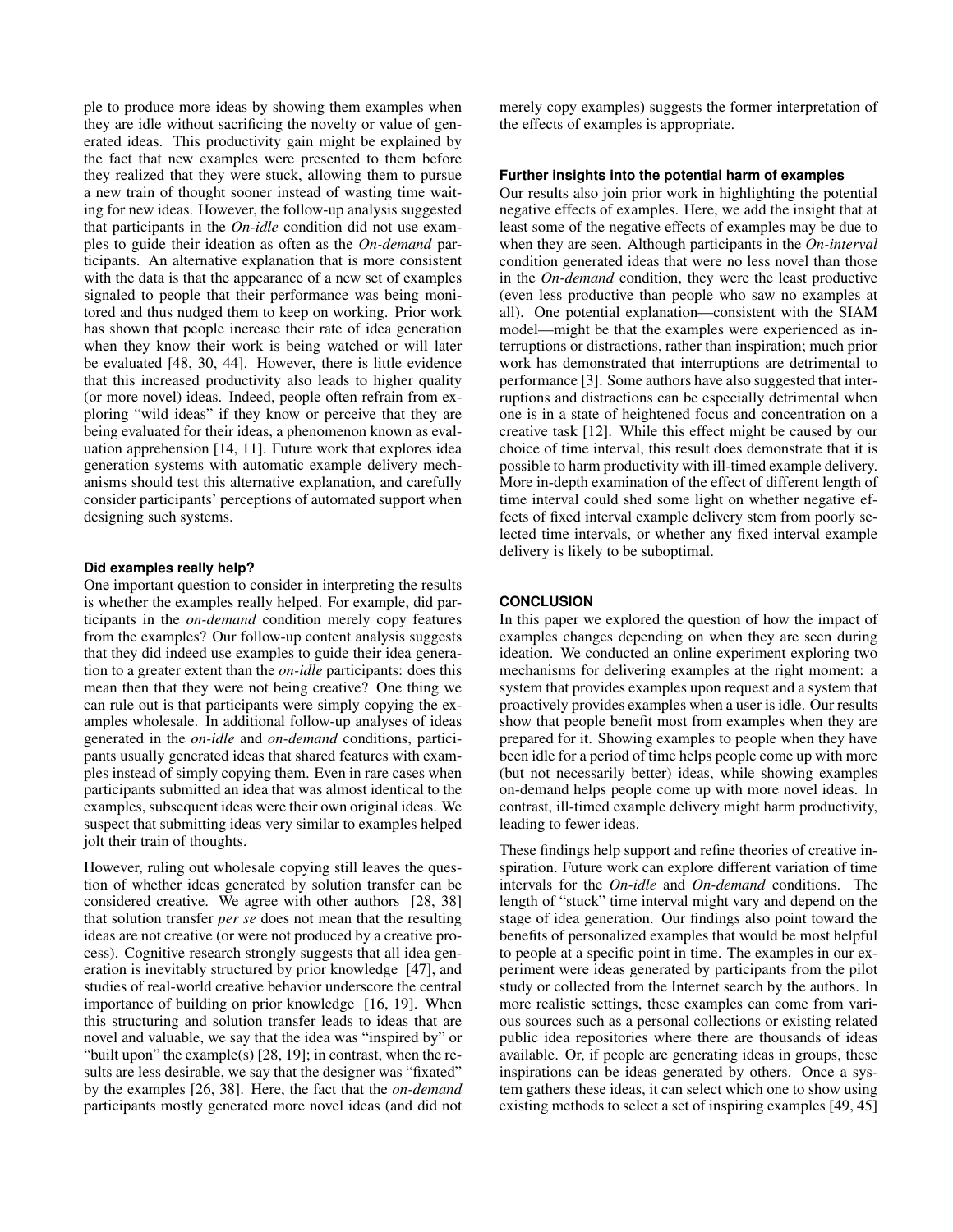We plan to explore novel mechanisms for real-time semantic analysis of people's idea exploration to gain a deeper understanding of how to best provide them with inspiration. We hope that this line of research will lay the foundation for a new generation of intelligent idea-generation support systems that augment human creativity.

# **ACKNOWLEDGEMENTS**

This work was funded in part by a Sloan Research Fellowship, gifts from Google and Adobe and awards from the National Science Foundation (IIS-1208382, IIS-1217096, and IIS-1122206).

# <span id="page-8-9"></span>**REFERENCES**

- 1. Agogué, M., Kazakçi, A., Hatchuel, A., Masson, P., Weil, B., Poirel, N., and Cassotti, M. The impact of type of examples on originality: Explaining fixation and stimulation effects. *The Journal of Creative Behavior 48*, 1 (2013), 1–12.
- <span id="page-8-13"></span>2. Bailey, B. P., and Iqbal, S. T. Understanding changes in mental workload during execution of goal-directed tasks and its application for interruption management. *ACM TOCHI 14*, 4 (2008), 21.
- <span id="page-8-12"></span>3. Bailey, B. P., Konstan, J. A., and Carlis, J. V. Measuring the effects of interruptions on task performance in the user interface. In *Proc. IEEE SMC*, vol. 2, IEEE (2000), 757–762.
- <span id="page-8-21"></span>4. Ball, L. J., Ormerod, T. C., and Morley, N. J. Spontaneous analogising in engineering design: a comparative analysis of experts and novices. *Design Studies 25*, 5 (2004), 495–508.
- <span id="page-8-11"></span>5. Baruah, J., and Paulus, P. B. Category assignment and relatedness in the group ideation process. *Journal of Experimental Social Psychology 47*, 6 (2011), 1070–1077.
- <span id="page-8-20"></span>6. Bearman, C., Ball, L. J., and Ormerod, T. C. An exploration of real-world analogical problem solving in novices. In *Prog. CogSci'02* (2002).
- <span id="page-8-18"></span>7. Bilalic, M., McLeod, P., and Gobet, F. Why good ´ thoughts block better ones: The mechanism of the pernicious einstellung (set) effect. *Cognition 108*, 3 (2008), 652–661.
- <span id="page-8-0"></span>8. Chan, J., Dow, S., and Schunn, C. Conceptual distance matters when building on others' ideas in crowd-collaborative innovation platforms. In *Proc. CSCW'14*, ACM (2014), 141–144.
- <span id="page-8-7"></span>9. Chan, J., Fu, K., Schunn, C., Cagan, J., Wood, K., and Kotovsky, K. On the benefits and pitfalls of analogies for innovative design: Ideation performance based on analogical distance, commonness, and modality of examples. *Journal of mechanical design 133*, 8 (2011), 081004.
- <span id="page-8-4"></span>10. Chrysikou, E. G., and Weisberg, R. W. Following the wrong footsteps: fixation effects of pictorial examples in a design problem-solving task. *Journal of Experimental Psychology: Learning, Memory, and Cognition 31*, 5 (2005), 1134.
- <span id="page-8-23"></span>11. Cooper, W. H., Gallupe, R. B., Pollard, S., and Cadsby, J. Some liberating effects of anonymous electronic brainstorming. *Small Group Research 29*, 2 (1998), 147–178.
- <span id="page-8-14"></span>12. Csikszentmihalyi, M. *Flow and the Psychology of Discovery and Invention*. HarperPerennial, New York, NY, 1997.
- <span id="page-8-8"></span>13. Dahl, D. W., and Moreau, P. The influence and value of analogical thinking during new product ideation. *Journal of Marketing Research 39*, 1 (2002), 47–60.
- <span id="page-8-22"></span>14. Diehl, M., and Stroebe, W. Productivity loss in brainstorming groups: Toward the solution of a riddle. *Journal of Personality and Social Psychology 53*, 3 (9 1987), 497–509.
- <span id="page-8-10"></span>15. Doboli, A., Umbarkar, A., Subramanian, V., and Doboli, S. Two experimental studies on creative concept combinations in modular design of electronic embedded systems. *Design Studies 35*, 1 (1 2014), 80–109.
- <span id="page-8-24"></span>16. Eckert, C., and Stacey, M. Fortune favours only the prepared mind: Why sources of inspiration are essential for continuing creativity. *Creativity and Innovation Management 7*, 1 (1998), 9–16.
- <span id="page-8-17"></span>17. Friedman, R. S., Fishbach, A., Förster, J., and Werth, L. Attentional priming effects on creativity. *Creativity Research Journal 15*, 2-3 (2003), 277–286.
- <span id="page-8-6"></span>18. German, T. P., and Barrett, H. C. Functional fixedness in a technologically sparse culture. *Psychological Science 16*, 1 (2005), 1–5.
- <span id="page-8-1"></span>19. Herring, S. R., Chang, C.-C., Krantzler, J., and Bailey, B. P. Getting inspired!: understanding how and why examples are used in creative design practice. In *Proc. CHI'09*, ACM (2009), 87–96.
- <span id="page-8-5"></span>20. Jansson, D. G., and Smith, S. M. Design fixation. *Design studies 12*, 1 (1991), 3–11.
- <span id="page-8-16"></span>21. Kapur, M. Productive failure. *Cognition and Instruction 26*, 3 (2008), 379–424.
- <span id="page-8-15"></span>22. Kulkarni, C., Dow, S. P., and Klemmer, S. R. Early and repeated exposure to examples improves creative work. In *Design Thinking Research*. Springer, 2014, 49–62.
- <span id="page-8-3"></span>23. Kumar, R., Satyanarayan, A., Torres, C., Lim, M., Ahmad, S., Klemmer, S. R., and Talton, J. O. Webzeitgeist: Design mining the web. In *Proc. CHI'13*, ACM (2013), 3083–3092.
- <span id="page-8-2"></span>24. Lee, B., Srivastava, S., Kumar, R., Brafman, R., and Klemmer, S. R. Designing with interactive example galleries. In *Proc. CHI'10*, ACM (2010), 2257–2266.
- <span id="page-8-19"></span>25. Leggett Dugosh, K., and Paulus, P. B. Cognitive and social comparison processes in brainstorming. *Journal of Experimental Social Psychology 41*, 3 (May 2005), 313–320.